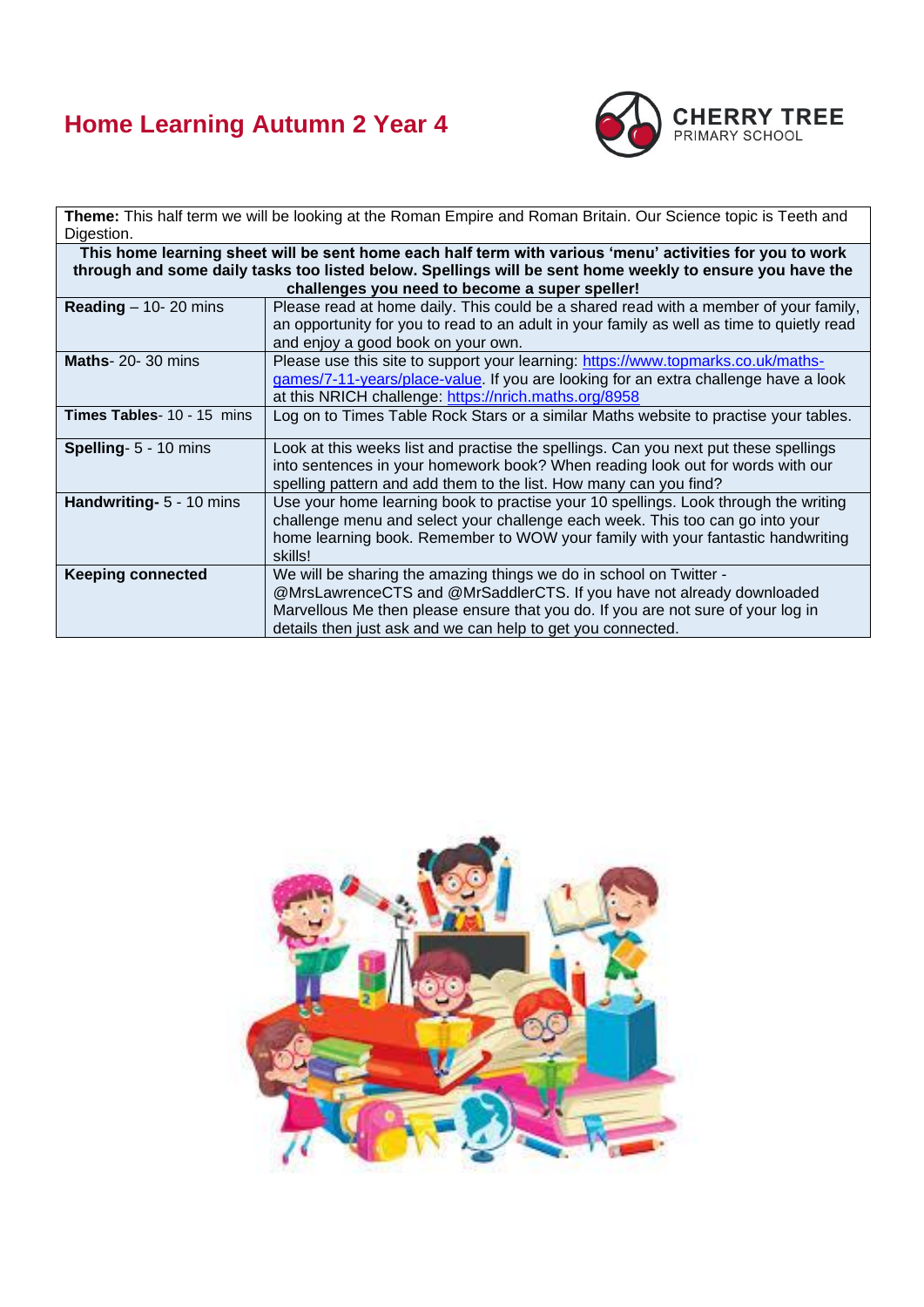## **Home Learning Autumn 2 Year 4**



## **Theme Menu Year 4**

Choose **one** starter, main and dessert activity to do over the half term. You have six weeks to finish your meal...I mean homework! Bring back **by Wednesday 15th December** ready to share with the class ☺.

| <b>Starter</b>                                                                                                                                              | Main                                                                                                                                                                                                                           | <b>Dessert</b>                                                                                                                                                      |  |
|-------------------------------------------------------------------------------------------------------------------------------------------------------------|--------------------------------------------------------------------------------------------------------------------------------------------------------------------------------------------------------------------------------|---------------------------------------------------------------------------------------------------------------------------------------------------------------------|--|
| Find out five fascinating facts about<br>Julius Ceasar. You can present<br>these facts in any format of your<br>choice.                                     | Create a model or poster that<br>explains how teeth are involved in<br>the human digestive process.                                                                                                                            | Design a model out of recycled<br>materials of a Roman structure.<br>Some ideas: an amphitheatre, a<br>colleseum, a temple.                                         |  |
| Research and produce a menu for a<br>Roman feast. Romans ate some<br>rather interesting dishes!                                                             | Research and create your own<br>Roman mosaics. You could draw an<br>image of it, or use coloured paper to<br>create your mosaic.                                                                                               | Using materials from the nature,<br>create a piece of art that is inspired<br>by your research of the Romans.                                                       |  |
| Produce a short piece of research of<br>the diet of an animal of your choice.<br>Try to include lots of scientific words<br>such as carnivore or herbivore. | In Spanish this term, we are learning<br>about words and phrases to help us<br>talk about The Roman Empire. Can<br>you create a word mat of your own<br>with some key vocab in Spanish for<br>the history of the Roman Empire? | This half term we are looking at<br>teeth. Explore the diet of rich and<br>poor citizens in Rome. Which diet<br>would be best for looking after your<br>teeth? Why? |  |

## **Writing Menu Year 4**